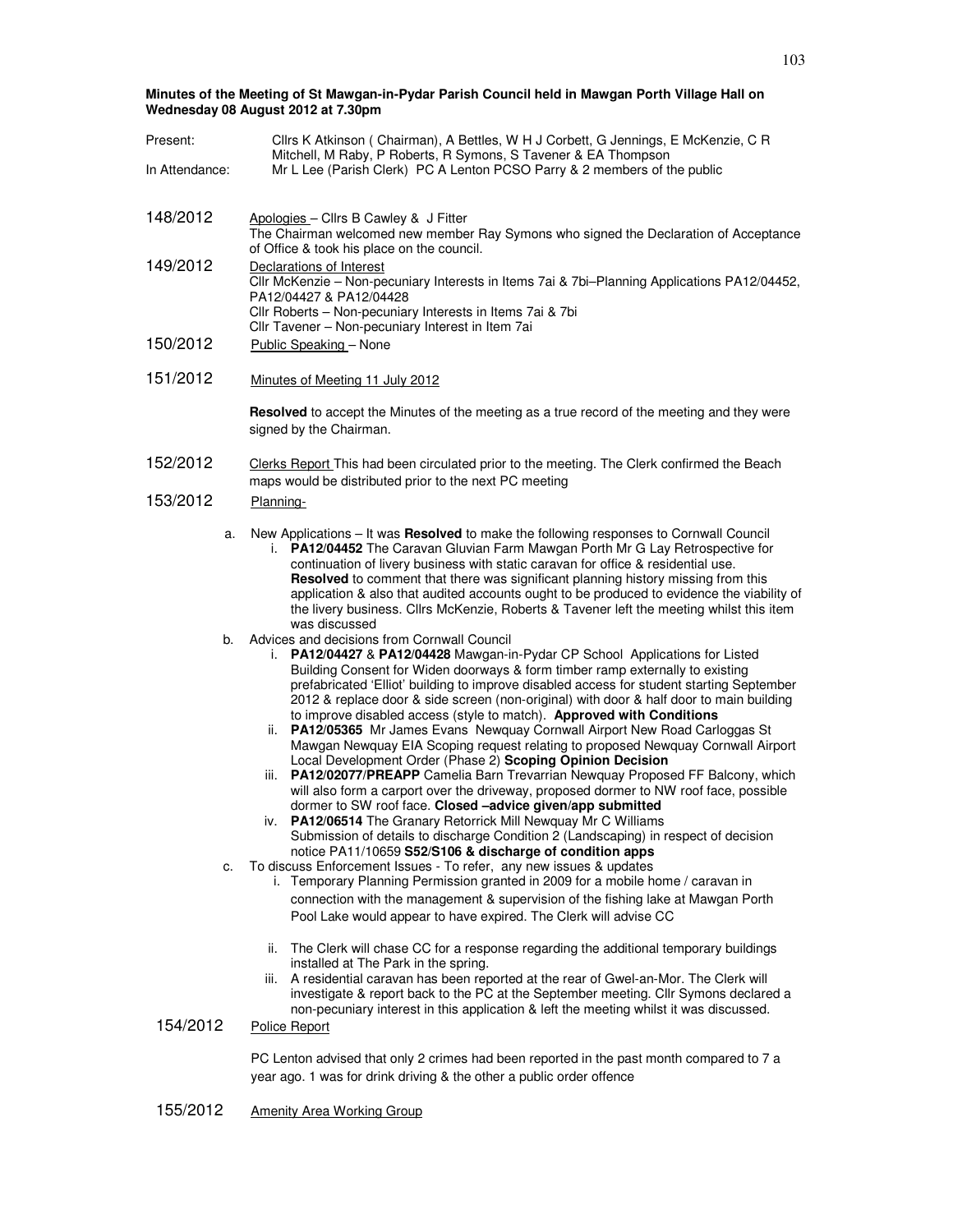- a. Resolved to approve the Additional inscription for OP & BY Parkyn
- b. Resolved to approve the Additional inscription for RS, DR & O Kerswell
- c. The interment of Mrs J Dunstan Dec'd took place on Wednesday 25 July
- d. Resolved to accept the quote from Parc Signs in the sum of £194.50 +VAT to replace the top section of the Tourist Information notice board in St Mawgan near the playing field. The Clerk will ask Parc Signs to proceed
- e. New goal posts- Cllr Roberts will seek the opinion of the parish footballers on which of 2 designs should be purchased & report back to the September meeting

## 156/2012 Other Reports

- a. A response from Mr Titterington Cornwall Newquay Airport concerning the recent night flying of helicopters had been circulated prior to the meeting
- b. A report on the meeting on 01 August between Cllrs, Corbett, McKenzie & Tavener & Steve Bayley CC Highways, regarding Highway U6118 – FP 30 Road East from Bolingey had been circulated prior to the meeting. Discussion was deferred until the September meeting

## 157/2012 Accounts

- a. The External Audit has now been completed for the year ended 31 March 2012. No issues were raised. The appropriate notice is now displayed on the 2 main notice boards.
- b. It was **Resolved** to pay the following accounts:

| T Michell | Maintenance July       | £1305.99 |
|-----------|------------------------|----------|
| L Lee     | Salary & Expenses July | £ 778.47 |
| M Farmer  | Beach Cleaning July    | £ 700.00 |
| SLCC      | Annual subscription    | £ 110.00 |
| Total     |                        | £2894.46 |

- c. A decision on the purchase of a Crypto Card to access CC Intranet was postponed until further notice.
- 158/2012 Correspondence for information All circulated
	- a. CALC The Week Issues 21 & 22
	- b. CC- Localism Newsletter No 8 July 2012
	- c. CC Leaders Letter 20 July
	- d. CRCC- Playfest Truro 01 August poster
	- e. CWFSDB High Recycling Model information Alternative to Incineration
	- f. Neighbourhood Watch Information
	- g. CPRE Cornwall Newsletter 19 July 2012
	- h. Understanding Planning Applications Notes from training session